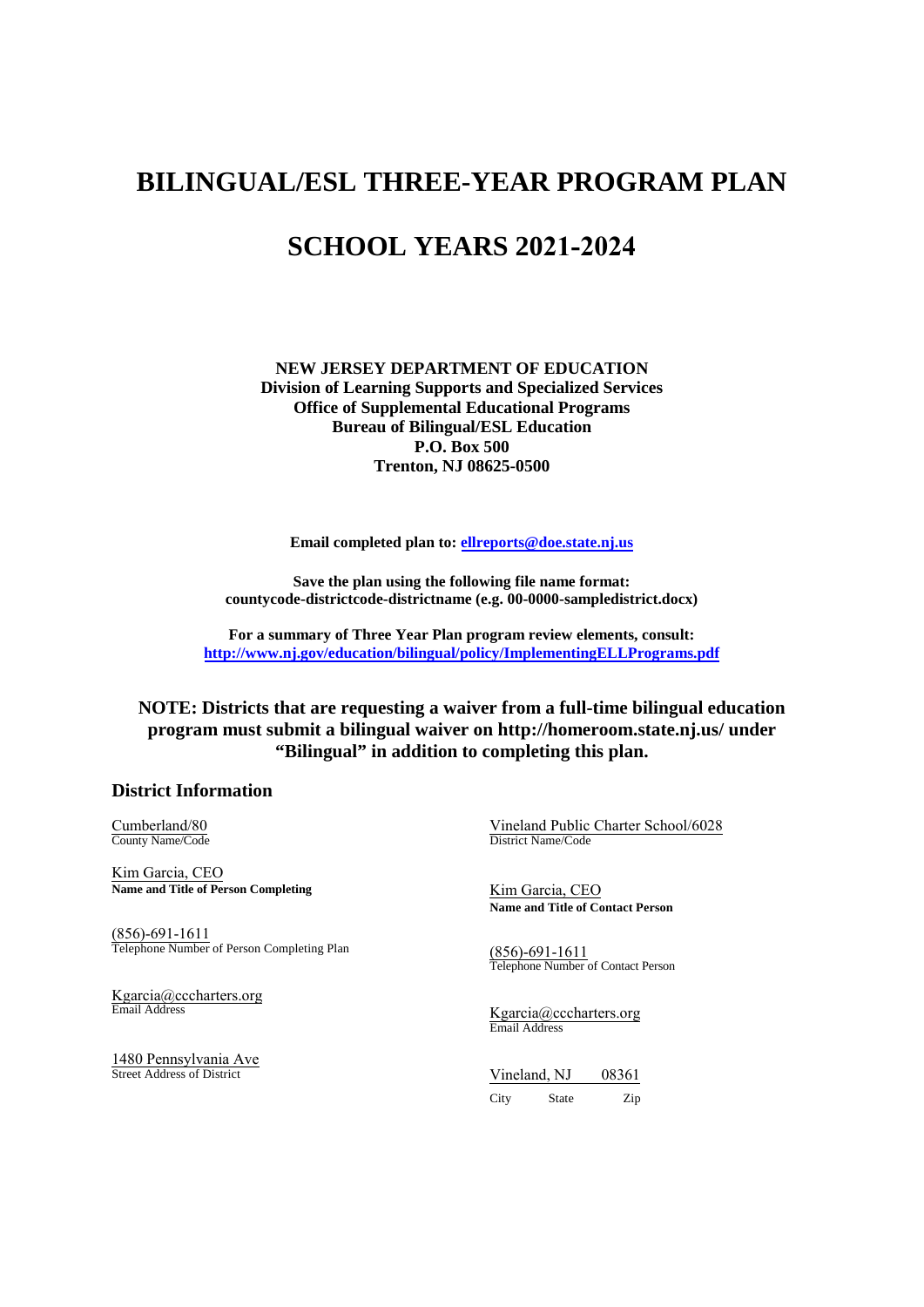#### **BILINGUAL/ESL THREE-YEAR PROGRAM PLAN SECTION I: GENERAL ASSURANCES**

# **A. General Assurances Based on N.J.A.C. 6A:15 [Mark "X" for each if in compliance]**

- 1. \_X\_\_ The bilingual and/or ESL program is operated in compliance with New Jersey statutes and regulations.
- 2. *X* The ESL curriculum has been developed, aligned to the WIDA English Language Proficiency Standards for English Language Learners, and adopted by the local board of education.
- 3. \_\_X\_ Within 30 days of the beginning of the school year, the parents/guardians of ELLs are notified annually by mail in their dominant language that their child has been identified as eligible for enrollment in an ELL program and of their right to decline program services in accordance with New Jersey regulations. In addition, parents are notified by mail in their dominant language when a determination has been made to exit a student. Parents/guardians also receive individual student progress reports as indicated in N.J.A.C.6A:15-1.13.
- 4. X A budget for the bilingual and/or ESL program is developed that specifies how state/local funds are directly related to the bilingual/ESL program instructional services and materials.
- 5. X The district uses a screening process, initiated by a home-language survey, to determine which students must be tested for English proficiency.
- 6. \_X\_\_ All ELLs are identified for services with an approved ELP assessment (list can be found at [http://www.nj.gov/education/bilingual/resources/prof\\_tests.htm\)](http://www.nj.gov/education/bilingual/resources/prof_tests.htm). All ELLs in grades K-12 are tested annually with ACCESS for ELLs, the state English language proficiency assessment.
- 7. \_X\_\_ ELLs who are determined to be eligible for special education and related services or eligible for speech-language services continue to receive bilingual/ESL services. These students are exited from ELL status using multiple measures, not through an IEP determination.
- 8. X Students are monitored for at least two years after they exit ELL status. Former ELLs are evaluated for academic progress to ensure they have not been prematurely exited, gaps in content knowledge due to ELL program services have been addressed, and ELLs are meaningfully participating in the standard instructional program comparable to their English-speaking peers.
- 9.  $X$  When parents/guardians refuse program services, alternative supports are provided for these students (e.g., training the student's classroom teacher in sheltered instruction) and an annual ELP test is administered until the student has been exited from ELL status.
- 10.  $X$  The district uses the following multiple indicators to determine which students are ready to exit a language assistance program:
	- Department-established standard on an [English language proficiency test](http://www.nj.gov/education/bilingual/resources/prof_tests.htm)
	- Classroom performance and the student's reading level in English:
	- Judgment of the teaching staff member(s): and
	- Performance on achievement tests in English.

\_\_\_\_\_\_\_\_\_\_\_\_\_\_\_\_\_\_\_\_\_\_\_\_\_\_\_\_ \_\_\_\_\_\_\_\_\_\_\_\_\_\_\_\_\_\_\_\_\_\_\_\_\_\_ \_\_\_\_\_\_\_\_\_\_ **Chief School Administrator** Signature Date Signed

\_\_\_\_\_\_\_\_\_\_\_\_\_\_\_\_\_\_\_\_\_\_\_\_\_\_\_\_ Date of Board Approval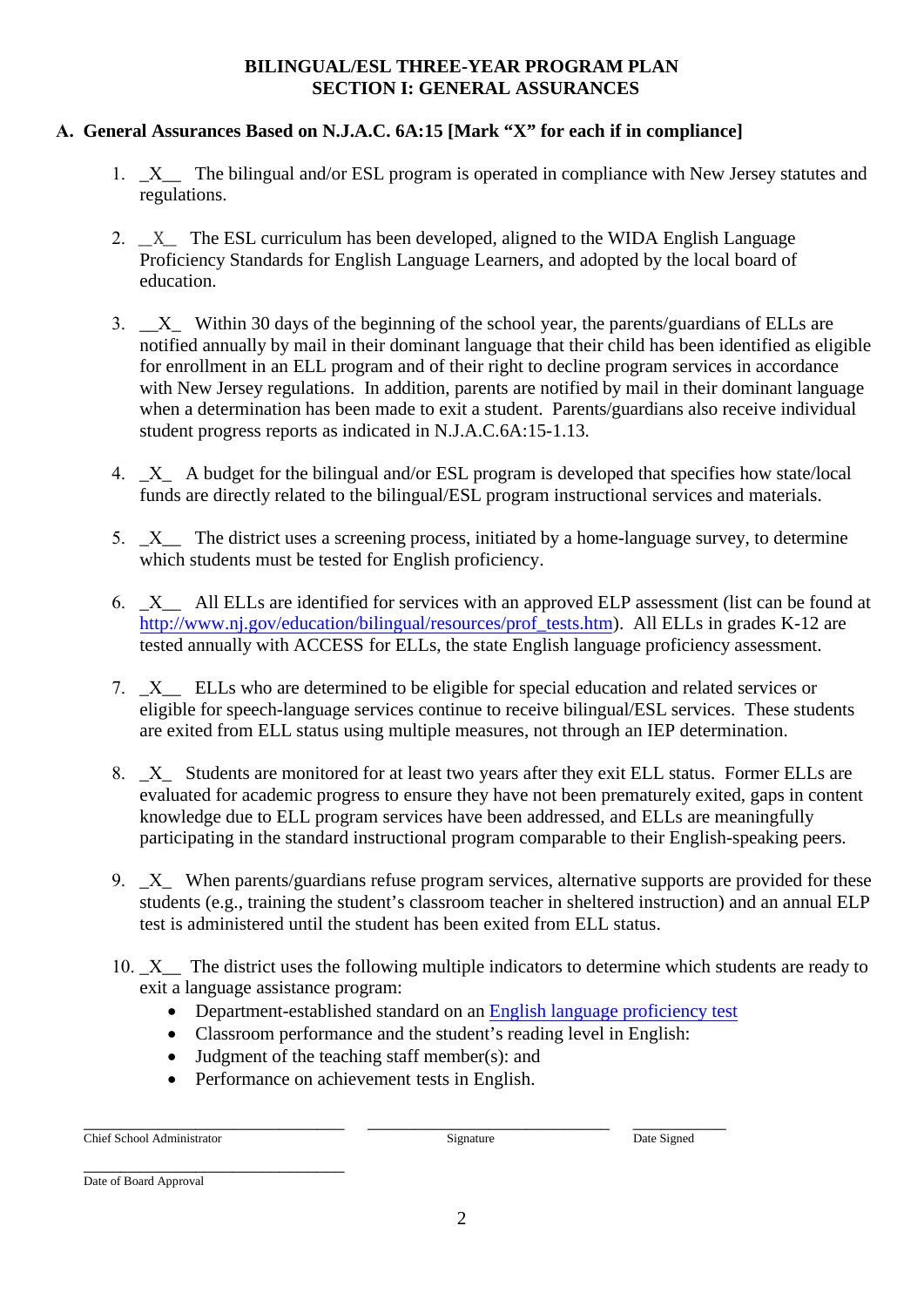## **BILINGUAL/ESL THREE-YEAR PROGRAM PLAN SCHOOL YEARS 2021-2023 SECTION II: GENERAL PROGRAM INFORMATION**

#### **A. PROGRAM STAFF**

Indicate the number of certified/trained teachers in the chart. Teachers counted in 1 and 2 should not be duplicated in 3.

|    | <b>TEACHER QUALIFICATIONS</b>                  | NUMBER OF TEACHERS |  |  |
|----|------------------------------------------------|--------------------|--|--|
|    | Bilingual-certified                            |                    |  |  |
|    | ESL-certified                                  |                    |  |  |
| 3. | Bilingual/ESL (dual certification)             |                    |  |  |
| 4. | Sheltered English Instruction trained teachers |                    |  |  |

#### **B. PROGRAM TYPE**

For each program type, indicate the number of students in bilingual and/or ESL programs, and language(s) used for instruction in bilingual programs (if applicable). If any of the program types are not applicable, leave the section blank. Please refer to N.J.A.C. 6A:15 -1.2 located at: <http://www.state.nj.us/education/code/current/title6a/chap15.pdf>for definitions of program types.

| <b>Program Type</b>                                        | Number of<br><b>Students</b> | Language(s) |
|------------------------------------------------------------|------------------------------|-------------|
| <b>Full-Time Bilingual</b>                                 |                              |             |
| (self-contained or departmentalized)<br>(list by language) |                              |             |
| Alternative programs that use students'                    |                              |             |
| native-language for instruction                            |                              |             |
| (Bilingual Part-time, Bilingual Tutorial,                  |                              |             |
| <b>Bilingual Resource</b> )                                |                              |             |
| <b>Dual-Language</b> (Two Way Immersion)                   |                              |             |
| <b>Alternative programs that are English-</b>              |                              |             |
| based<br>(High-Intensity ESL, Sheltered English            |                              |             |
| Instruction)                                               |                              |             |
| <b>ESL-Only Programs</b>                                   | 4                            |             |
| Other (Please specify)                                     |                              |             |
| ELL program parent refusal                                 |                              |             |

# **NOTE: ESL-ONLY PROGRAMS SHOULD CONTINUE TO SECTION V ON PAGE 8.**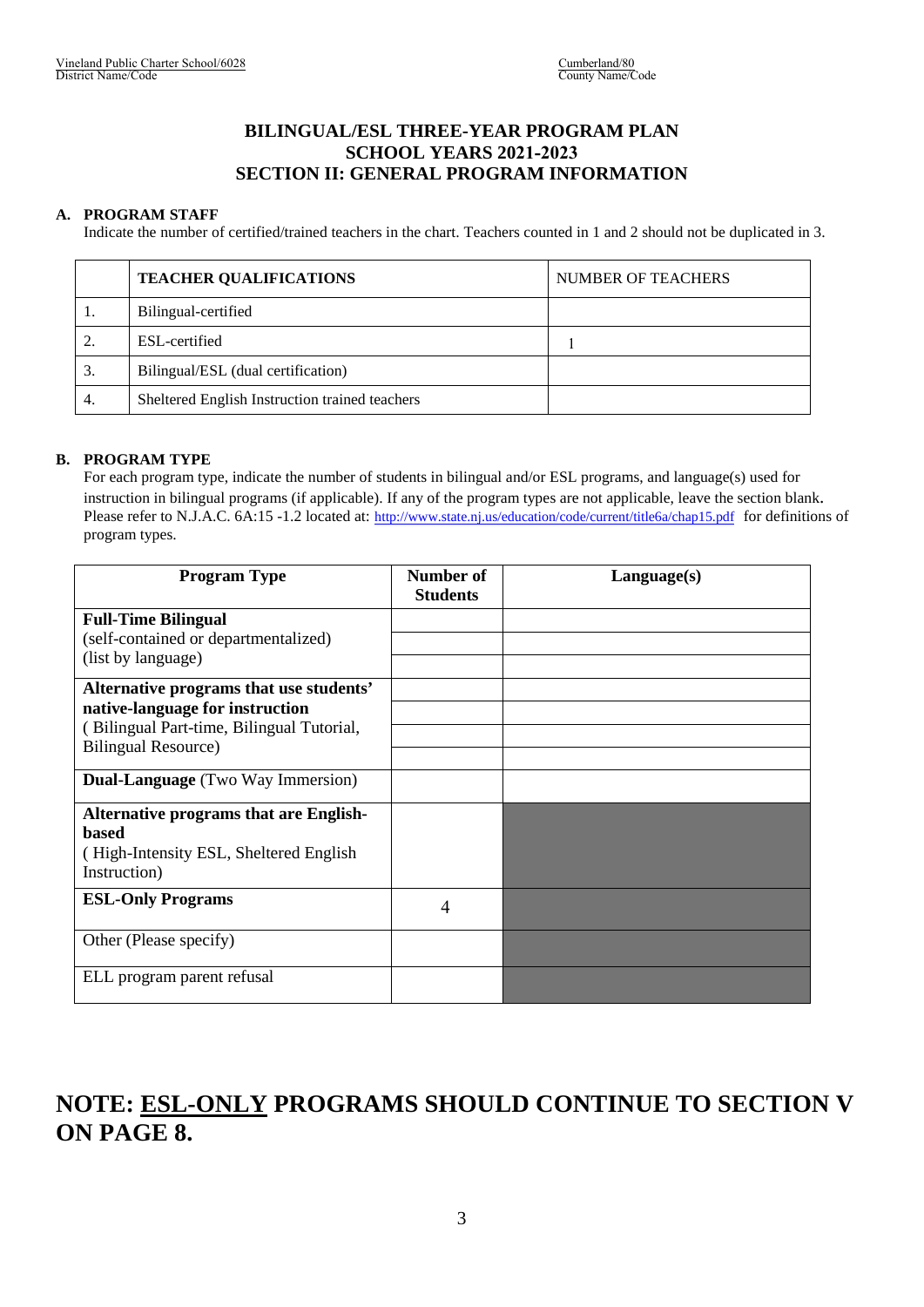#### **BILINGUAL/ESL THREE-YEAR PROGRAM PLAN SCHOOL YEARS 2021-2023 SECTION III: FULL-TIME BILINGUAL AND ALTERNATIVE PROGRAM DESCRIPTION**

#### **A. Full-Time Bilingual and Alternative\* Program Information**

\*Alternative programs are implemented as a result of a district requesting a waiver from the requirement to implement a full-time bilingual education program.

#### *Name of language*

Not Applicable

Mark "X" in the appropriate box indicating the program(s) implemented in each school. Complete one SECTION III Part A form for each language for which you provide full-time bilingual and/or alternative programs.

| <b>SCHOOL</b> |                            | <b>Full-time bilingual</b><br>program(s) | Alternative bilingual program(s) |                       |                       | <b>Alternative English-</b><br>based programs(s) |                                     | <b>SCHOOL</b><br><b>GRADE</b><br><b>SPAN</b> |  |
|---------------|----------------------------|------------------------------------------|----------------------------------|-----------------------|-----------------------|--------------------------------------------------|-------------------------------------|----------------------------------------------|--|
| <b>NAME</b>   | Bilingual<br>Full-<br>Time | Dual<br>Language                         | Bilingual<br>Part-<br>Time       | Bilingual<br>Tutorial | Bilingual<br>Resource | High<br>Intensity<br><b>ESL</b>                  | Sheltered<br>English<br>Instruction | FROM-<br><b>TO</b><br>(one grade<br>per box) |  |
| <b>VPCS</b>   | N/A                        | N/A                                      | N/A                              | N/A                   | N/A                   | N/A                                              | N/A                                 | PRE-K <sub>8</sub>                           |  |
|               |                            |                                          |                                  |                       |                       |                                                  |                                     |                                              |  |
|               |                            |                                          |                                  |                       |                       |                                                  |                                     |                                              |  |
|               |                            |                                          |                                  |                       |                       |                                                  |                                     |                                              |  |
|               |                            |                                          |                                  |                       |                       |                                                  |                                     |                                              |  |
|               |                            |                                          |                                  |                       |                       |                                                  |                                     |                                              |  |
|               |                            |                                          |                                  |                       |                       |                                                  |                                     |                                              |  |
|               |                            |                                          |                                  |                       |                       |                                                  |                                     |                                              |  |
|               |                            |                                          |                                  |                       |                       |                                                  |                                     |                                              |  |
|               |                            |                                          |                                  |                       |                       |                                                  |                                     |                                              |  |
|               |                            |                                          |                                  |                       |                       |                                                  |                                     |                                              |  |
|               |                            |                                          |                                  |                       |                       |                                                  |                                     |                                              |  |
|               |                            |                                          |                                  |                       |                       |                                                  |                                     |                                              |  |
|               |                            |                                          |                                  |                       |                       |                                                  |                                     |                                              |  |
|               |                            |                                          |                                  |                       |                       |                                                  |                                     |                                              |  |
|               |                            |                                          |                                  |                       |                       |                                                  |                                     |                                              |  |
|               |                            |                                          |                                  |                       |                       |                                                  |                                     |                                              |  |
|               |                            |                                          |                                  |                       |                       |                                                  |                                     |                                              |  |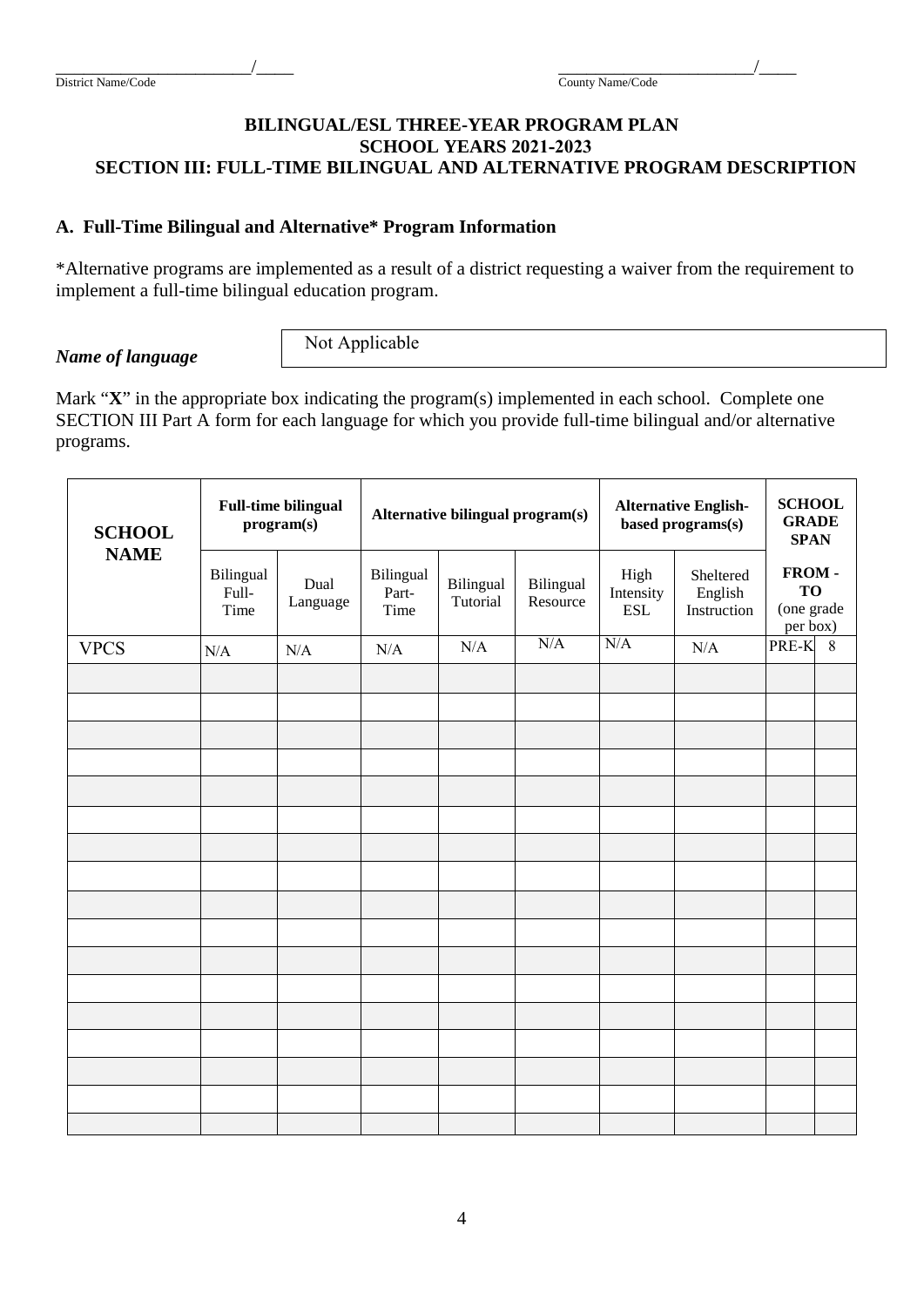#### **B. Full-Time Bilingual and Alternative\* Program Assurances**

#### **Assurances for all Bilingual and Alternative Programs [Mark Y (yes), N (no), or N/A (not applicable)]**

- 1.  $\perp$  A parent advisory committee has been established in the district consisting primarily of the parents of the ELL students.
- 2.  $\perp$  Teachers receive professional development in strategies to meet the needs of ELLs.
- 3.  $\perp$  Administrators who supervise bilingual/ESL programs and administrators/personnel who observe and evaluate teachers of ELLs receive professional development in strategies to meet the needs of ELLs.
- 4.  $\frac{N}{A}$ All ELLs are provided at least one full period of ESL instruction per day from a certified ESL teacher. A period is the time allocated in the school schedule for instruction in core subjects.
- 5. N/A Students in High-Intensity ESL programs receive at least 2 periods of ESL per day from a certified ESL teacher.
- 6.  $\frac{N}{A}$  Students enrolled in a bilingual program receive instruction from bilingual teachers who are certified in bilingual education and the applicable content area(s).
- 7.  $N/A$  Teachers in Sheltered English classes are regular classroom teachers who have received training on strategies to make subject-area content comprehensible for ELL students.
- 8.  $\frac{Y}{X}$  The maximum number of students for ESL classes fall under the framework below for ESL class size maximums. **If "no", complete the following justification for exceeding maximums.**

| <b>Framework for ESL Class Size Maximums</b> |                                                                                                                                                      |             |  |  |
|----------------------------------------------|------------------------------------------------------------------------------------------------------------------------------------------------------|-------------|--|--|
|                                              | <b>Classes including</b><br><b>Classes including only</b><br><b>Proficiency Level 1-2 students</b><br><b>Proficiency Level 3 and higher students</b> |             |  |  |
| $K-1$                                        | 21 Students                                                                                                                                          | 25 Students |  |  |
| $2 - 12$                                     | 15 Students                                                                                                                                          | 20 Students |  |  |

| Grades K-1 ESL Class Size Maximum:  | Grades K-1 Content Class Size Maximum:  |
|-------------------------------------|-----------------------------------------|
| (number of students)                | (number of students)                    |
| Grades 2-12 ESL Class Size Maximum: | Grades 2-12 Content Class Size Maximum: |
| (number of students)                | (number of students)                    |

**Justification for exceeding ESL class size maximums (150 words or less)** Include what district trends justify the class size (high class sizes for all students, etc.): We do not exceed the framework for ESL class size maximums in any grade or content area.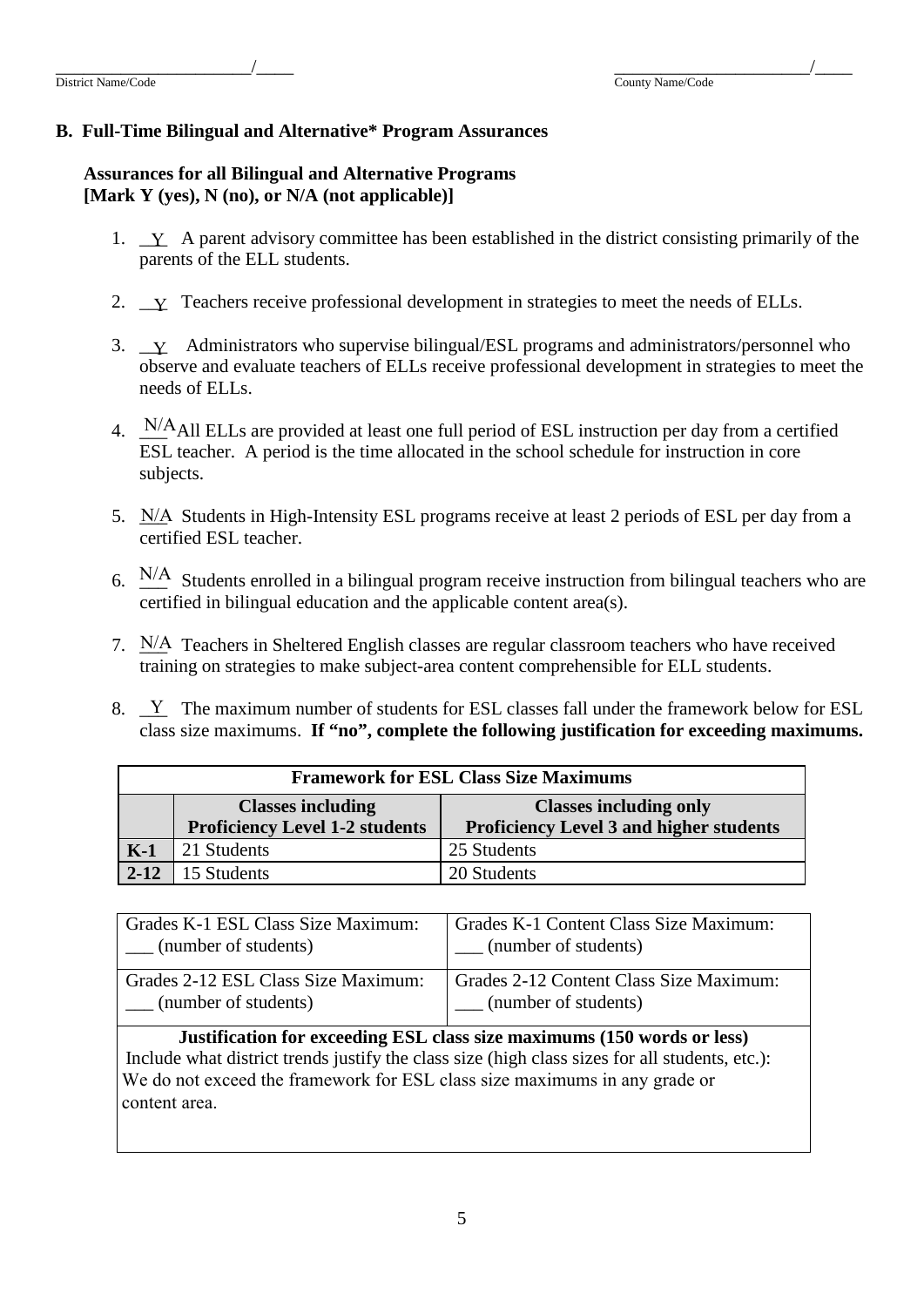#### **Program Assurances for Full-Time Bilingual Programs Only [Mark Y (yes) or N (no)]**

- 1. *N/A* The bilingual curriculum is aligned with state standards, delivers content through the use of native/home language and English, and is adopted by the local board of education.
- 2.  $N/A$  The maximum number of students in bilingual classes fall under the framework below for bilingual class size maximums. **If "no", complete the following justification for exceeding maximums.**

| <b>Framework for Bilingual Class Size Maximums</b> |                                                           |                                                |  |  |
|----------------------------------------------------|-----------------------------------------------------------|------------------------------------------------|--|--|
|                                                    | <b>Classes including only</b><br><b>Classes including</b> |                                                |  |  |
|                                                    | <b>Proficiency Level 1-2 students</b>                     | <b>Proficiency Level 3 and higher students</b> |  |  |
| $K-1$                                              | 21 Students                                               | 25 Students                                    |  |  |
| $2 - 12$                                           | 18 Students*                                              | 25 Students                                    |  |  |

\*These class sizes also reflect maximum size for bilingual classes with students with a limited or interrupted formal education (SLIFEs).

| Grades K-1 Bilingual Content Class Size                                                                          | Grades K-1 Non-Bilingual Content Class                                        |
|------------------------------------------------------------------------------------------------------------------|-------------------------------------------------------------------------------|
| Maximum: ____ (number of students)                                                                               | Size Maximum: ____ (number of students)                                       |
| Grades 2-12 Bilingual Content Class Size                                                                         | Grades 2-12 Non-Bilingual Content Class                                       |
| Maximum: ____ (number of students)                                                                               | Size Maximum: ____ (number of students)                                       |
| Include what district trends justify the class size (high class sizes for all students, etc.):<br>Not applicable | Justification for exceeding bilingual class size maximums (150 words or less) |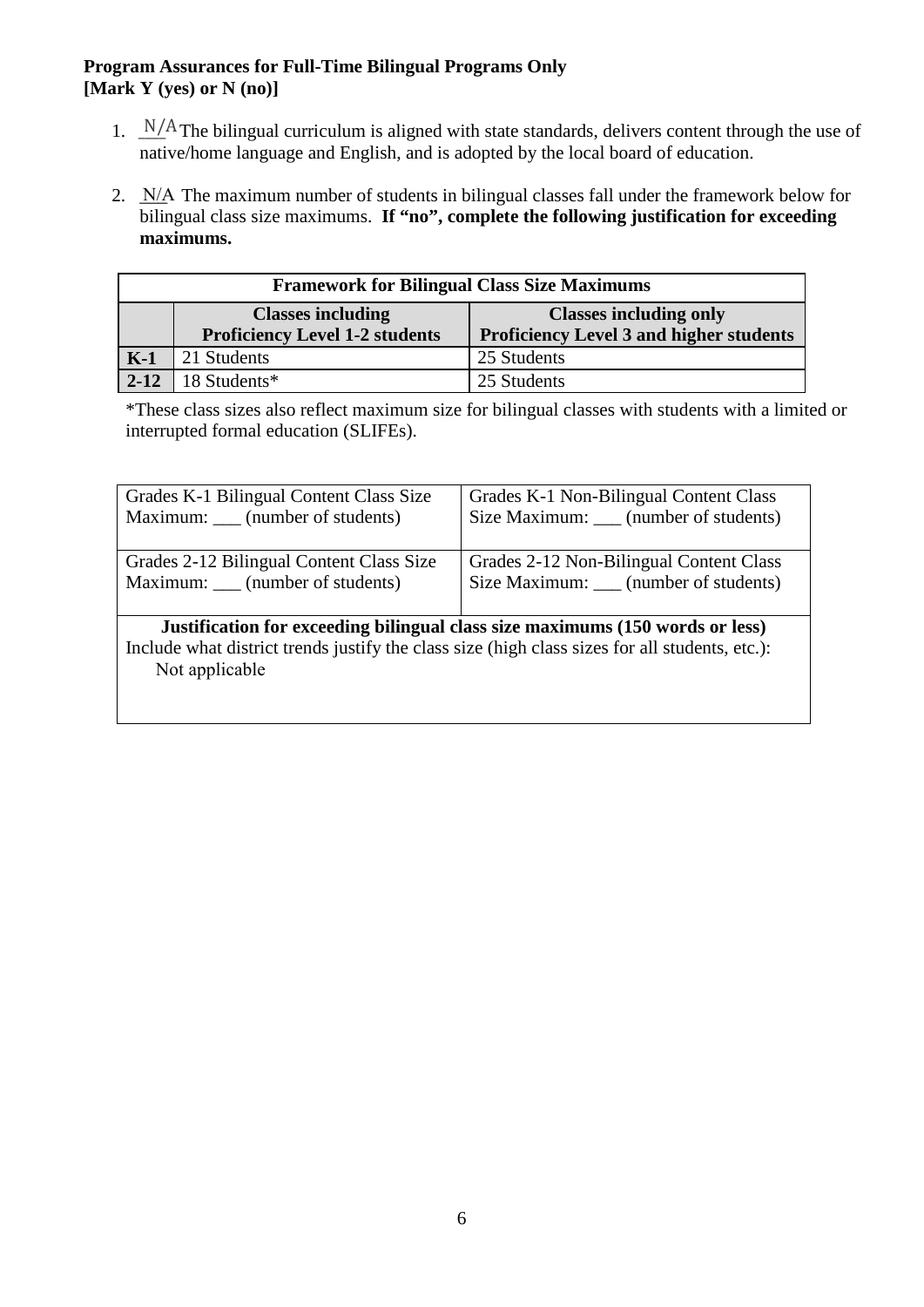## **BILINGUAL/ESL THREE-YEAR PROGRAM PLAN SCHOOL YEARS 2021-2023 SECTION IV: FULL-TIME BILINGUAL AND ALTERNATIVE PROGRAM PARENT ADVISORY COMITTEE**

Pursuant to N.J.A.C. 6A:15-1.15, "*each district board of education implementing a bilingual education program shall establish a parent advisory committee on bilingual education on which majority will be parent(s) of students of limited English proficiency."* 

# **Note: Districts with an alternative program as the result of a bilingual waiver must also have a bilingual parent advisory committee and complete this section.**

#### **A. Please provide tentative meeting dates for the district's bilingual parent advisory committee.**

| $2021 -$<br>2023 | Fall ELS Meeting |  |
|------------------|------------------|--|
|                  |                  |  |

# **B. Select which of the following groups participate in the bilingual parent advisory committee. [Mark (X) each if applicable]**

- $\underline{X}$  Bilingual/ESL teachers
- $\underline{X}$  Mainstream teachers
- $\underline{X}$  Special education teachers
- $\underline{\mathbf{X}}$  Parents
- \_\_\_ Paraprofessionals
- \_\_\_ Community representatives
- $X$  Other: Administration
- \_\_\_ Other:\_\_\_\_\_\_\_\_\_\_\_\_\_\_\_\_\_ Other:
- 

# **C. Please succinctly provide examples of parental participation in providing input and feedback regarding the bilingual or alternative program. (150 words or less)**

WAP-T Entrance Results

Student Entrance Meetings

WIDA/ACCESS Results

District ESL/ELL Program Meetings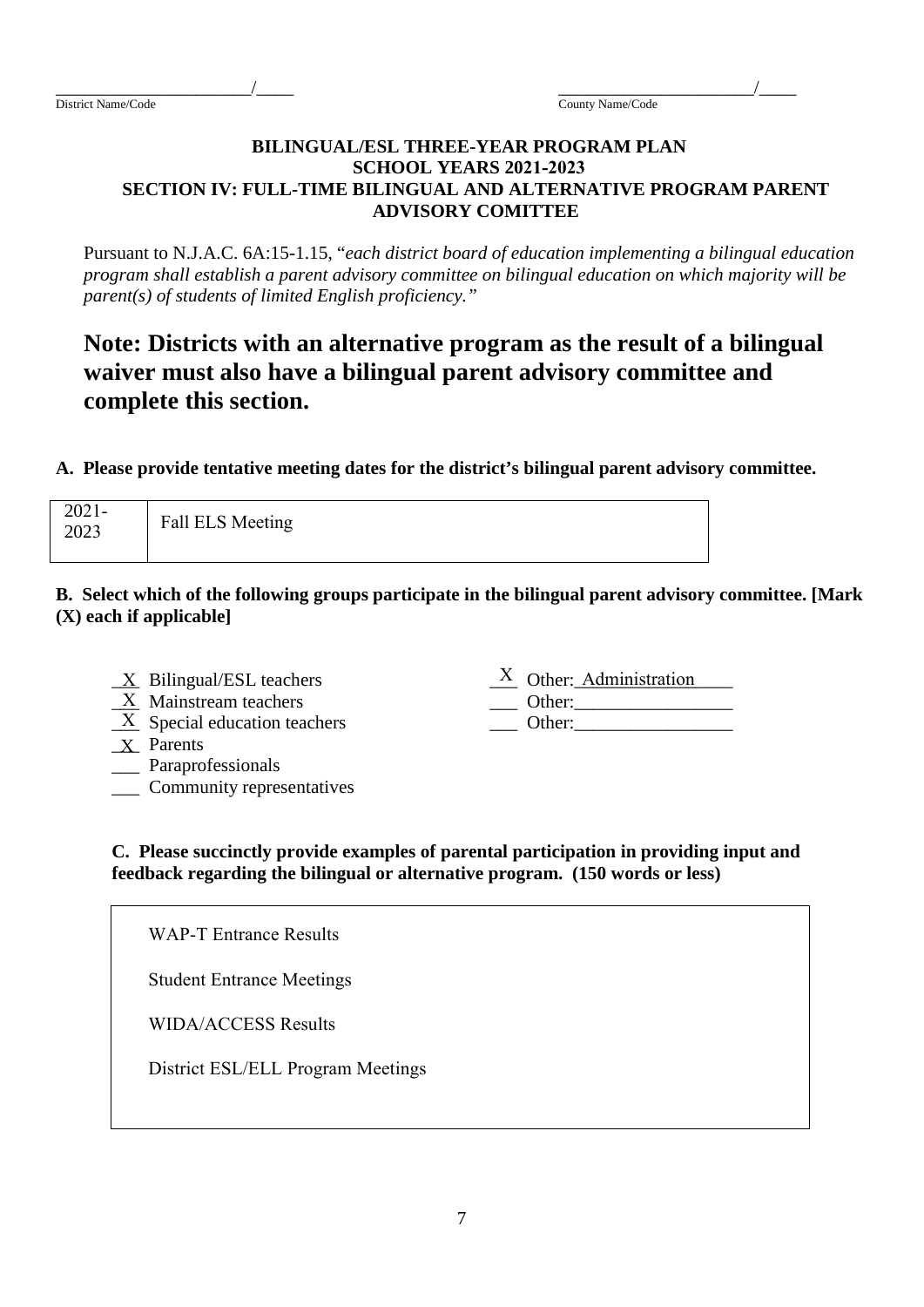Cumberland/80 CountyName/Code

## **BILINGUAL/ESL THREE-YEAR PROGRAM PLAN SCHOOL YEARS 2021-2023 SECTION V: ENGLISH AS A SECOND LANGUAGE PROGRAM DESCRIPTION**

## **A. ESL-Only Program Information**

#### **Note: High Intensity ESL and Sheltered English Instruction programs must complete all sections above, but leave Section V (this section) blank.**

Indicate the name of the school and the grade span in which an ESL-Only program is provided. ESL-Only programs are for students who are not enrolled in a Full-Time Bilingual or Alternative program in a school district with 10 or more ELLs.

| <b>SCHOOL NAME</b> | <b>SCHOOL</b><br><b>GRADE</b><br><b>SPAN</b> |  |
|--------------------|----------------------------------------------|--|
|                    | FROM-<br><b>TO</b><br>(one grade<br>per box) |  |
|                    |                                              |  |
| Not Applicable     |                                              |  |
|                    |                                              |  |
|                    |                                              |  |
|                    |                                              |  |
|                    |                                              |  |
|                    |                                              |  |
|                    |                                              |  |
|                    |                                              |  |
|                    |                                              |  |
|                    |                                              |  |
|                    |                                              |  |
|                    |                                              |  |
|                    |                                              |  |
|                    |                                              |  |
|                    |                                              |  |
|                    |                                              |  |
|                    |                                              |  |